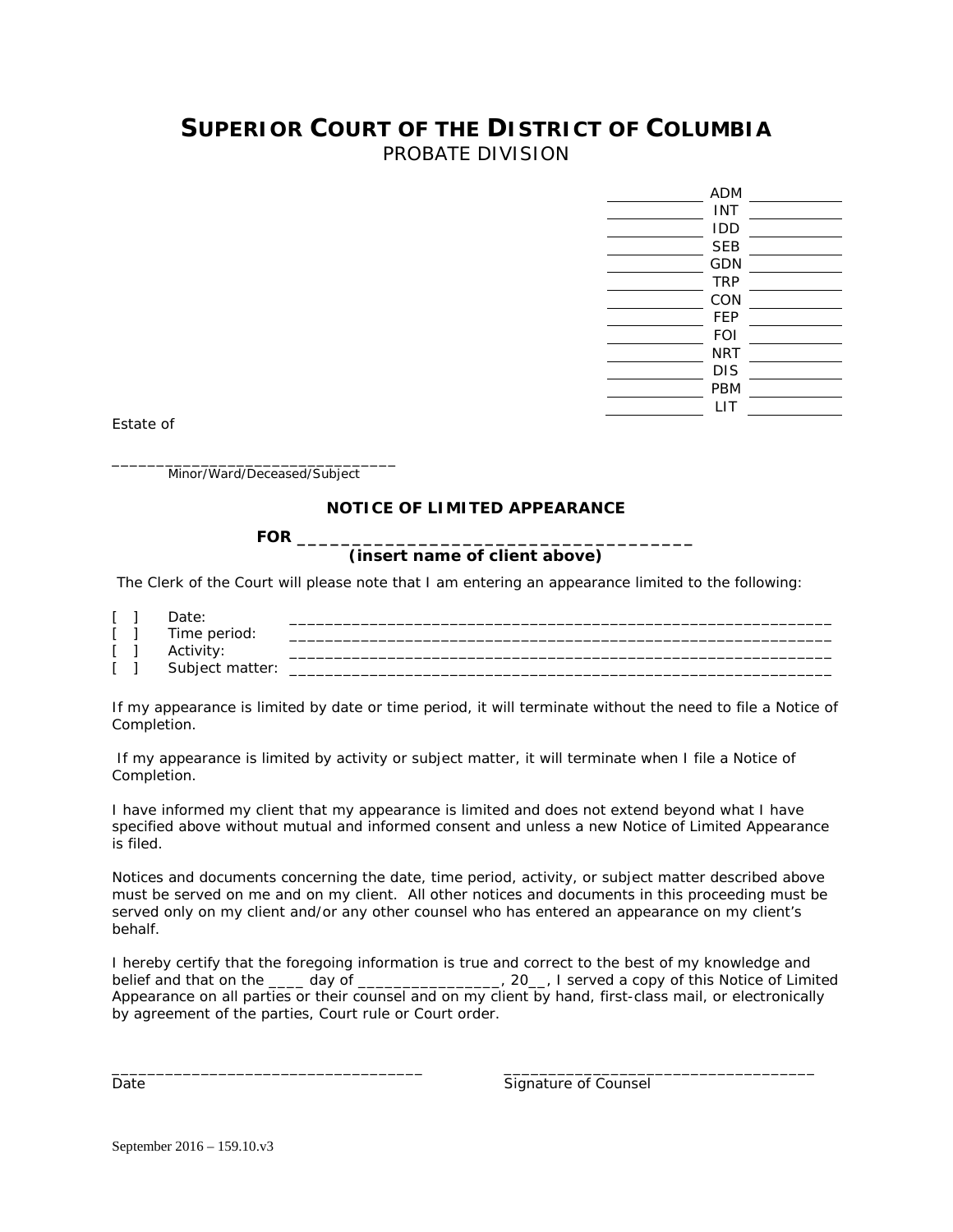Typed Name of Counsel

Address (Actual address/not Post Office Box)

\_\_\_\_\_\_\_\_\_\_\_\_\_\_\_\_\_\_\_\_\_\_\_\_\_\_\_\_\_\_\_\_\_\_\_

\_\_\_\_\_\_\_\_\_\_\_\_\_\_\_\_\_\_\_\_\_\_\_\_\_\_\_\_\_\_\_\_\_\_\_

\_\_\_\_\_\_\_\_\_\_\_\_\_\_\_\_\_\_\_\_\_\_\_\_\_\_\_\_\_\_\_\_\_\_\_

\_\_\_\_\_\_\_\_\_\_\_\_\_\_\_\_\_\_\_\_\_\_\_\_\_\_\_\_\_\_\_\_\_\_\_

\_\_\_\_\_\_\_\_\_\_\_\_\_\_\_\_\_\_\_\_\_\_\_\_\_\_\_\_\_\_\_\_\_\_\_

\_\_\_\_\_\_\_\_\_\_\_\_\_\_\_\_\_\_\_\_\_\_\_\_\_\_\_\_\_\_\_\_\_\_\_

Telephone number

E-mail address

Unified Bar number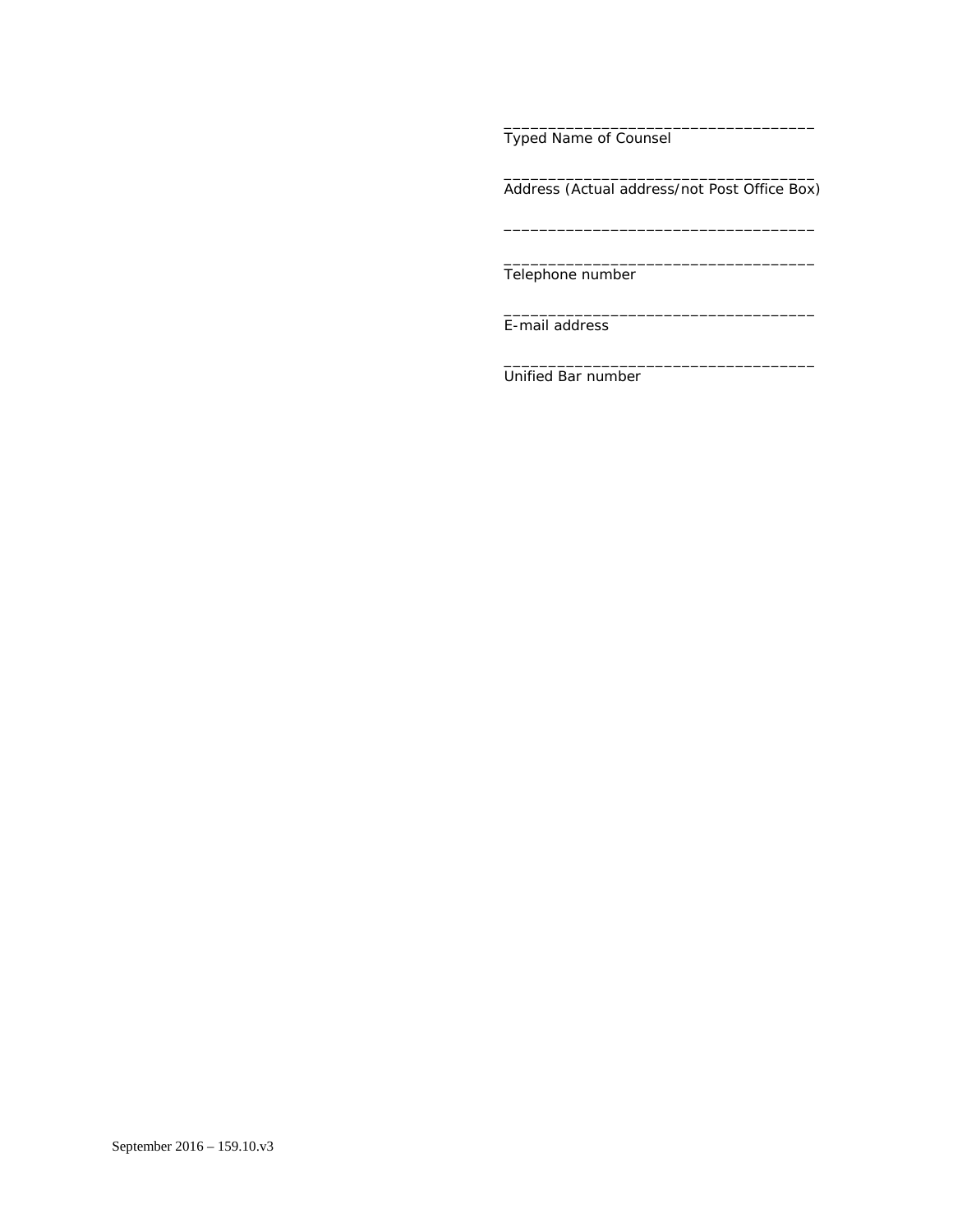# **SUPERIOR COURT OF THE DISTRICT OF COLUMBIA** PROBATE DIVISION

| <b>ADM</b> |  |
|------------|--|
| INT        |  |
| IDD        |  |
| <b>SEB</b> |  |
| GDN        |  |
| <b>TRP</b> |  |
| CON        |  |
| FEP        |  |
| <b>FOI</b> |  |
| NRT        |  |
| DIS        |  |
| PBM        |  |
| LIT        |  |
|            |  |

Estate of

\_\_\_\_\_\_\_\_\_\_\_\_\_\_\_\_\_\_\_\_\_\_\_\_\_\_\_\_\_\_\_\_ Minor/Ward/Deceased/Subject

## **NOTICE OF COMPLETION TERMINATING LIMITED APPEARANCE BY COUNSEL FOR \_\_\_\_\_\_\_\_\_\_\_\_\_\_\_\_\_\_\_\_\_\_\_\_\_\_\_\_\_\_\_\_\_\_\_\_\_\_\_\_\_\_\_\_\_\_\_**

## **(insert name of client above)**

The Clerk of the Court will please note that I filed a Notice by Attorney of Limited Appearance on the \_\_\_\_\_ day of \_\_\_\_\_\_\_\_\_\_\_\_\_\_\_\_\_\_\_\_\_, 20\_\_, stating that my appearance was limited by

[ ] Activity or [ ] Subject matter

The filing of this Notice of Completion hereby terminates my appearance without necessity of leave of Court. I had informed my client that my appearance was temporary and would terminate upon the filing of this Notice of Completion.

Any new notices or documents pertaining to this case must be served only on my client and/or any other counsel who has entered an appearance on my client's behalf.

I hereby certify that the foregoing information is true and correct to the best of my knowledge and belief and that on the \_\_\_\_ day of \_\_\_\_\_\_\_\_\_\_\_\_\_\_\_\_, 20\_\_, I served a copy of this Notice of Completion on all parties or their counsel and on my client by hand, first-class mail, or electronically by agreement of the parties, Court rule or Court order.

\_\_\_\_\_\_\_\_\_\_\_\_\_\_\_\_\_\_\_\_\_\_\_\_\_\_\_\_\_\_\_\_\_\_\_ \_\_\_\_\_\_\_\_\_\_\_\_\_\_\_\_\_\_\_\_\_\_\_\_\_\_\_\_\_\_\_\_\_\_\_

Date **Signature of Counsel** 

Typed Name of Counsel

\_\_\_\_\_\_\_\_\_\_\_\_\_\_\_\_\_\_\_\_\_\_\_\_\_\_\_\_\_\_\_\_\_\_\_

\_\_\_\_\_\_\_\_\_\_\_\_\_\_\_\_\_\_\_\_\_\_\_\_\_\_\_\_\_\_\_\_\_\_\_

\_\_\_\_\_\_\_\_\_\_\_\_\_\_\_\_\_\_\_\_\_\_\_\_\_\_\_\_\_\_\_\_\_\_\_

\_\_\_\_\_\_\_\_\_\_\_\_\_\_\_\_\_\_\_\_\_\_\_\_\_\_\_\_\_\_\_\_\_\_\_

Address (Actual address/not Post Office Box)

Telephone number